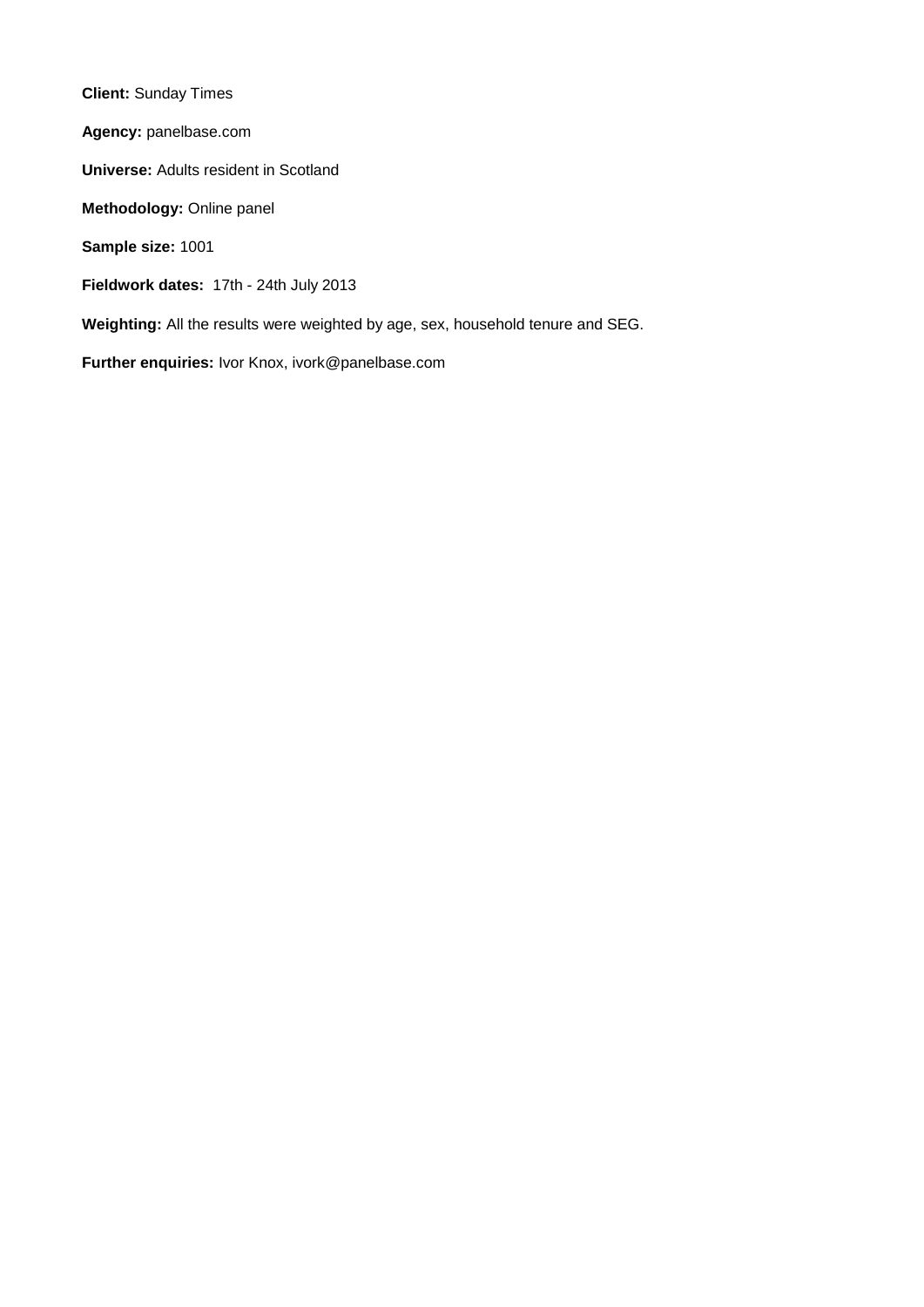| <b>Base: 1001</b>                                    |                                                 | <b>Total</b>  | Q1. Please select your |              | Gender x Age      |                  |                                    |                            |                  |                           |  |  |
|------------------------------------------------------|-------------------------------------------------|---------------|------------------------|--------------|-------------------|------------------|------------------------------------|----------------------------|------------------|---------------------------|--|--|
|                                                      |                                                 |               | gender.                |              |                   |                  |                                    |                            |                  |                           |  |  |
|                                                      |                                                 |               |                        |              |                   |                  |                                    |                            |                  |                           |  |  |
|                                                      |                                                 |               | Male                   | Female       | Male $\times$ 18- |                  | Male $\times$ 35-Male $\times$ 55+ | Female x                   | Female x         | Female x                  |  |  |
|                                                      |                                                 |               |                        |              | 34                | 54               |                                    | 18-34                      | $35 - 54$        | $55+$                     |  |  |
|                                                      |                                                 |               |                        |              |                   |                  |                                    |                            |                  |                           |  |  |
| Total                                                |                                                 | 1001          | 470                    | 531          | 140               | 183              | 148                                | 148                        | 193              | 190                       |  |  |
|                                                      |                                                 | (1001)        | (472)                  | (529)        | (125)             | (187)            | (160)                              | (163)                      | (209)            | (157)                     |  |  |
|                                                      |                                                 | 100%          | 100%                   | 100%         | 100%              | 100%             | 100%                               | 100%                       | 100%             | 100%                      |  |  |
|                                                      |                                                 |               |                        |              |                   |                  |                                    |                            |                  |                           |  |  |
| Q10. As you may know,                                | Base:                                           | 1001          | 470                    | 531          | 140               | 183              | 148                                | 148                        | 193              | 190                       |  |  |
| Glasgow will be hosting the<br>Commonwealth Games in | It will be good for Glasgow and Scotland as a   | (1001)<br>681 | (472)<br>310           | (529)<br>371 | (125)<br>92       | (187)<br>121     | (160)<br>98                        | (163)<br>107               | (209)<br>144     | (157)<br>121              |  |  |
| 2014. Do you think that                              | whole                                           | 68%           | 66%                    | 70%          | 66%               | 66%              | 66%                                | 72%                        | 74%              | 63%                       |  |  |
| staging the Commonwealth                             | It will be good for Glasgow but not Scotland    | 200           | 107                    | 93           | 30                | 46.              | 32                                 | 20                         | 31               | 41                        |  |  |
| Games in Glasgow will be good                        | as a whole                                      | 20%           | 23%                    | 17%          | 21%               | 25%              | 22%                                | 14%                        | 16%              | 21%                       |  |  |
| for Glasgow and/ or for                              | It will be good for Scotland as a whole but not | 13            | 1.                     | 12           | $0^{\circ}$       | 1.               | $\mathbf{0}$                       | 5.                         | $\overline{4}$   | $\overline{2}$            |  |  |
| Scotland as a whole?                                 | for Glasgow                                     | $1\%$         | $< 1\%$                | 2%           | $\Omega$ :        | $< 1\%$          | $\Omega$ :                         | 3%                         | 2%               | $1\%$                     |  |  |
|                                                      | It will neither be good for Glasgow nor for     | 43            | 24                     | 18           | 5.                | 9.               | 10 <sup>1</sup>                    | 51                         |                  | 9                         |  |  |
|                                                      | Scotland as a whole                             | 4%            | 5%                     | 3%           | 4%                | 5%               | 7%                                 | 4%                         | 2%               | 5%                        |  |  |
|                                                      | Don't know/won't say                            | 64            | 27 <sup>1</sup>        | 37           | 13 <sup>1</sup>   | $7^{\circ}$      | 8                                  | 10 <sup>1</sup>            | 10 <sup>1</sup>  | 18                        |  |  |
|                                                      |                                                 | 6%            | 6%                     | 7%           | 9%                | 4%               | 5%                                 | 7%                         | 5%               | 9%                        |  |  |
| Q11. Thinking about the legacy                       | Base:                                           | 1001          | 470                    | 531          | 140               | 183              | 148                                | 148                        | 193              | 190                       |  |  |
| of the Commonwealth Games,                           |                                                 | (1001)        | (472)                  | (529)        | (125)             | (187)            | (160)                              | (163)                      | (209)            | (157)                     |  |  |
| how much do you agree or                             | 5. Strongly agree                               | 180           | 80                     | 100          | 28                | 21               | 32                                 | 31                         | 43               | 27                        |  |  |
| disagree that each of the                            |                                                 | 18%           | 17%                    | 19%          | 20%               | 11%              | 22%                                | 21%                        | 22%              | 14%                       |  |  |
| following will be one of the                         | 4. Agree                                        | 561           | 249                    | 312          | 67                | 101              | 81                                 | 87                         | 107              | 118                       |  |  |
| results for Scotland?                                |                                                 | 56%           | 53%                    | 59%          | 48%               | 55%              | 55%                                | 59%                        | 55%              | 62%                       |  |  |
| Sporting inspiration for                             | 3. Neither agree or disagree                    | 196           | 106                    | 90           | 32                | 44               | 30 <sub>1</sub>                    | 29                         | 31               | 30                        |  |  |
| young Scots                                          |                                                 | 20%           | 22%                    | 17%          | 23%               | 24%              | 20%                                | 20%                        | 16%              | 16%                       |  |  |
|                                                      | 2. Disagree                                     | 54            | 29                     | 24           | 12                | 13               | 4                                  | $\Omega$                   | 10 <sup>1</sup>  | 14                        |  |  |
|                                                      |                                                 | 5%            | 6%                     | 5%           | 8%                | $7\%$            | 3%                                 | $< 1\%$                    | 5%               | $7\%$                     |  |  |
|                                                      | 1. Strongly disagree                            | 10<br>$< 1\%$ | 6.<br>$1\%$            | Δ            | $< 1\%$           | 5.<br>3%         | $< 1\%$                            | $\overline{0}$<br>$\Omega$ | 2<br>$< 1\%$     | $\overline{2}$<br>$< 1\%$ |  |  |
|                                                      |                                                 |               |                        | $< 1\%$      |                   |                  |                                    |                            |                  |                           |  |  |
|                                                      | Mean score                                      | 3.8           | 3.8                    | 3.9          | 3.8               | 3.7 <sup>1</sup> | 3.9 <sup>°</sup>                   | 4.0                        | 3.9 <sub>1</sub> | 3.8                       |  |  |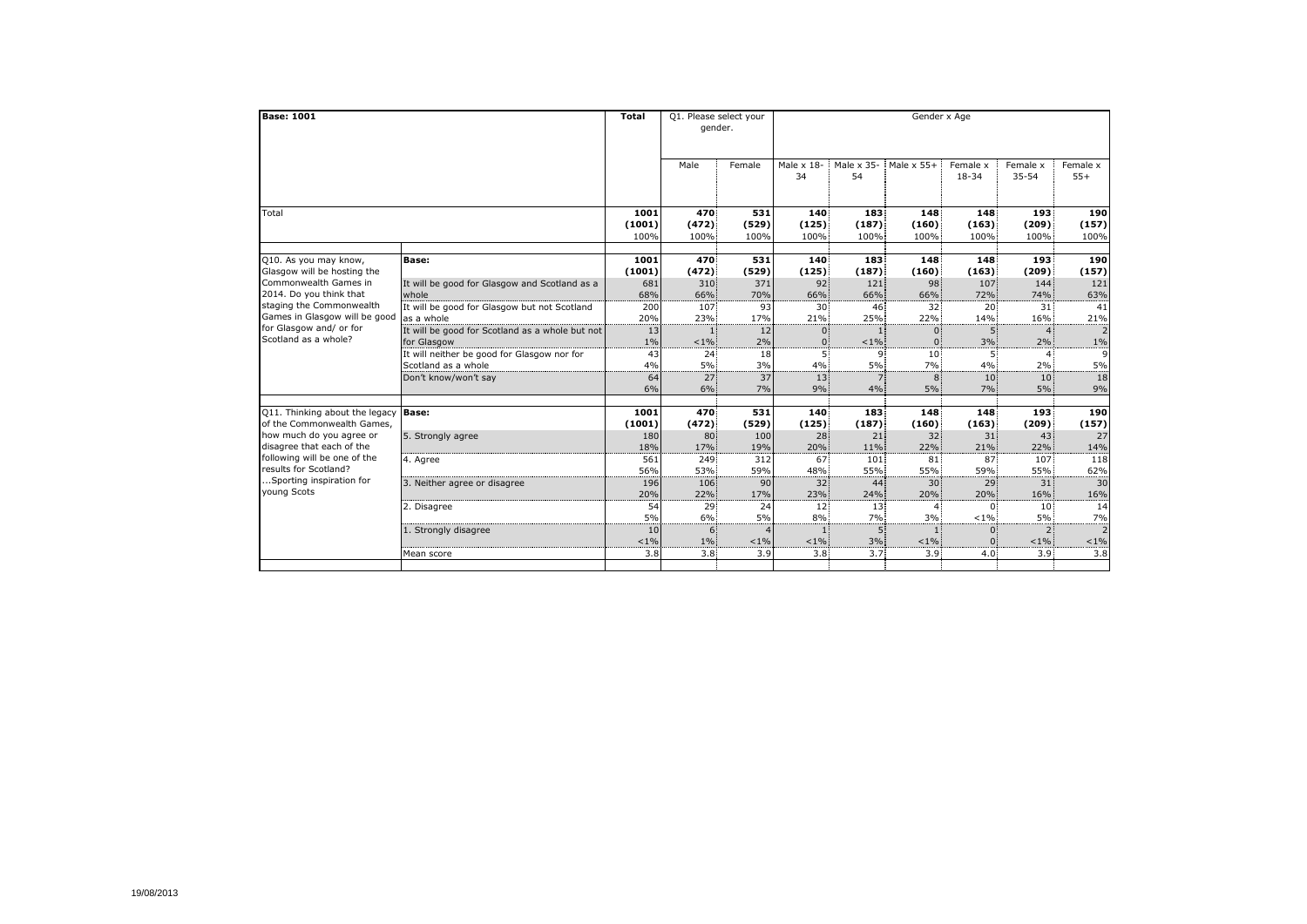| <b>Base: 1001</b>                                                                                                                                |                              | Total      | Q1. Please select your<br>gender. |                | Gender x Age            |                         |                   |                   |                   |                          |  |  |
|--------------------------------------------------------------------------------------------------------------------------------------------------|------------------------------|------------|-----------------------------------|----------------|-------------------------|-------------------------|-------------------|-------------------|-------------------|--------------------------|--|--|
|                                                                                                                                                  |                              |            | Male                              | Female         | Male $\times$ 18-<br>34 | Male $\times$ 35-<br>54 | Male $\times$ 55+ | Female x<br>18-34 | Female x<br>35-54 | Female x<br>$55+$        |  |  |
| Total                                                                                                                                            |                              | 1001       | 470                               | 531            | 140                     | 183                     | 148               | 148               | 193               | 190                      |  |  |
|                                                                                                                                                  |                              | (1001)     | (472)                             | (529)          | (125)                   | (187)                   | (160)             | (163)             | (209)             | (157)                    |  |  |
|                                                                                                                                                  |                              | 100%       | 100%                              | 100%           | 100%                    | 100%                    | 100%              | 100%              | 100%              | 100%                     |  |  |
| Q11. Thinking about the legacy                                                                                                                   | <b>Base:</b>                 | 1001       | 470                               | 531            | 140                     | 183                     | 148               | 148               | 193               | 190                      |  |  |
| of the Commonwealth Games,                                                                                                                       |                              | (1001)     | (472)                             | (529)          | (125)                   | (187)                   | (160)             | (163)             | (209)             | (157)                    |  |  |
| how much do you agree or<br>disagree that each of the                                                                                            | 5. Strongly agree            | 139        | 71                                | 68             | 29                      | 18                      | 25                | 18                | 31                | 19                       |  |  |
| following will be one of the                                                                                                                     |                              | 14%<br>538 | 15%<br>241                        | 13%<br>297     | 20%<br>60               | 10%<br>104              | 17%<br>77         | 12%<br>81         | 16%               | 10%<br>102               |  |  |
| results for Scotland?                                                                                                                            | 4. Agree                     | 54%        | 51%                               | 56%            | 43%                     | 56%                     | 52%               | 55%               | 113<br>59%        | 54%                      |  |  |
| Regeneration of a deprived                                                                                                                       | 3. Neither agree or disagree | 227        | 103                               | 124            | 30 <sup>1</sup>         | 40                      | 33 <sup>1</sup>   | 34                | 38                | 51                       |  |  |
| part of Scotland                                                                                                                                 |                              | 23%        | 22%                               | 23%            | 21%                     | 22%                     | 22%               | 23%               | 20%               | 27%                      |  |  |
|                                                                                                                                                  | 2. Disagree                  | 83         | 44                                | 40             | 18                      | 14                      | 11                | 14                | 10 <sup>1</sup>   | 15                       |  |  |
|                                                                                                                                                  |                              | 8%         | 9%                                | 7%             | 13%                     | 8%                      | 8%                | 10%               | 5%                | 8%                       |  |  |
|                                                                                                                                                  | 1. Strongly disagree         | 13         | 12 <sup>1</sup>                   |                | 3:                      | 7:                      | 1                 | $\Omega$          | $\overline{0}$    | $\overline{2}$           |  |  |
|                                                                                                                                                  |                              | 1%         | 2%                                | $< 1\%$        | 2%                      | 4%                      | $< 1\%$           | $< 1\%$           | $\mathbf{0}$      | $1\%$                    |  |  |
|                                                                                                                                                  | Mean score                   | 3.7        | 3.7                               | 3.7            | 3.7                     | 3.6                     | 3.8               | 3.7               | 3.9 <sub>1</sub>  | 3.6                      |  |  |
|                                                                                                                                                  |                              |            |                                   |                |                         |                         |                   |                   |                   |                          |  |  |
| Q11. Thinking about the legacy                                                                                                                   | <b>Base:</b>                 | 1001       | 470                               | 531            | 140                     | 183                     | 148               | 148               | 193               | 190                      |  |  |
| of the Commonwealth Games,                                                                                                                       |                              | (1001)     | (472)                             | (529)          | (125)                   | (187)                   | (160)             | (163)             | (209)             | (157)                    |  |  |
| how much do you agree or                                                                                                                         | 5. Strongly agree            | 171        | 91                                | 80             | 27                      | 37                      | 27                | 12                | 29                | 38                       |  |  |
| disagree that each of the                                                                                                                        |                              | 17%        | 19%                               | 15%            | 20%                     | 20%                     | 18%               | 8%                | 15%               | 20%                      |  |  |
| following will be one of the<br>results for Scotland? A large                                                                                    | 4. Agree                     | 446        | 194                               | 252            | 49                      | 77                      | 69                | 73                | 89                | 90                       |  |  |
| bill for Scottish taxpayers                                                                                                                      | 3. Neither agree or disagree | 45%<br>282 | 41%<br>129                        | 48%<br>153     | 35%<br>45               | 42%<br>47               | 47%<br>37         | 49%<br>44         | 46%<br>58         | 48%<br>51                |  |  |
|                                                                                                                                                  |                              | 28%        | 27%                               | 29%            | 32%                     | 26%                     | 25%               | 30%               | 30%               | 27%                      |  |  |
|                                                                                                                                                  | 2. Disagree                  | 93         | 54                                | 39             | 18                      | 22                      | 14                | 16                | 16                | 6                        |  |  |
|                                                                                                                                                  |                              | 9%         | 12%                               | 7%             | 13%                     | 12%                     | 10%               | 11%               | 8%                | 3%                       |  |  |
|                                                                                                                                                  | 1. Strongly disagree         | 9          | $2^{\frac{1}{2}}$                 |                |                         | $\mathbf{1}$            | $\mathbf{1}$      | 3                 | $\mathbf{1}$      |                          |  |  |
|                                                                                                                                                  |                              | $< 1\%$    | $< 1\%$                           | 1%             | $< 1\%$                 | $< 1\%$                 | $< 1\%$           | 2%                | $< 1\%$           | 2%                       |  |  |
|                                                                                                                                                  | Mean score                   | 3.7        | 3.7                               | 3.7            | 3.6                     | 3.7                     | 3.7               | 3.5               | 3.7               | 3.8                      |  |  |
|                                                                                                                                                  |                              |            |                                   |                |                         |                         |                   |                   |                   |                          |  |  |
| Q11. Thinking about the legacy                                                                                                                   | Base:                        | 1001       | 470                               | 531            | 140                     | 183                     | 148               | 148               | 193               | 190                      |  |  |
| of the Commonwealth Games,                                                                                                                       |                              | (1001)     | (472)                             | (529)          | (125)                   | (187)                   | (160)             | (163)             | (209)             | (157)                    |  |  |
| how much do you agree or                                                                                                                         | 5. Strongly agree            | 116        | 51                                | 65             | 11                      | 12 <sub>1</sub>         | 27                | 20 <sub>1</sub>   | 26                | 19                       |  |  |
| disagree that each of the<br>following will be one of the<br>results for Scotland? Greater<br>sporting success for Scotland<br>for years to come |                              | 12%        | 11%                               | 12%            | 8%                      | 7%                      | 19%               | 14%               | 13%               | 10%                      |  |  |
|                                                                                                                                                  | 4. Agree                     | 394        | 165                               | 229            | 58                      | 57                      | 50                | 70                | 82                | 78                       |  |  |
|                                                                                                                                                  |                              | 39%        | 35%                               | 43%            | 41%                     | 31%                     | 34%               | 47%               | 42%               | 41%                      |  |  |
|                                                                                                                                                  | 3. Neither agree or disagree | 331<br>33% | 158<br>34%                        | 173<br>33%     | 40<br>29%               | 72<br>40%               | 46<br>31%         | 48<br>33%         | 64<br>33%         | 61                       |  |  |
|                                                                                                                                                  | 2. Disagree                  | 135        | 75                                | 60             | 24                      | 30                      | 21                | 9.                | 21                | 32%<br>30                |  |  |
|                                                                                                                                                  |                              | 13%        | 16%                               | 11%            | 17%                     | 16%                     | 14%               | 6%                | 11%               | 16%                      |  |  |
|                                                                                                                                                  | 1. Strongly disagree         | 25         | 21                                | $\overline{4}$ | 6                       | 11                      | $\overline{4}$    | 1                 | $\mathbf{1}$      | $\overline{\phantom{0}}$ |  |  |
|                                                                                                                                                  |                              | 3%         | 4%                                | $< 1\%$        | 4%                      | 6%                      | 3%                | $< 1\%$           | $< 1\%$           | $1\%$                    |  |  |
|                                                                                                                                                  | Mean score                   | 3.4        | 3.3.                              | 3.5            | 3.3                     | 3.2.                    | 3.5               | 3.7               | 3.6               | 3.4                      |  |  |
|                                                                                                                                                  |                              |            |                                   |                |                         |                         |                   |                   |                   |                          |  |  |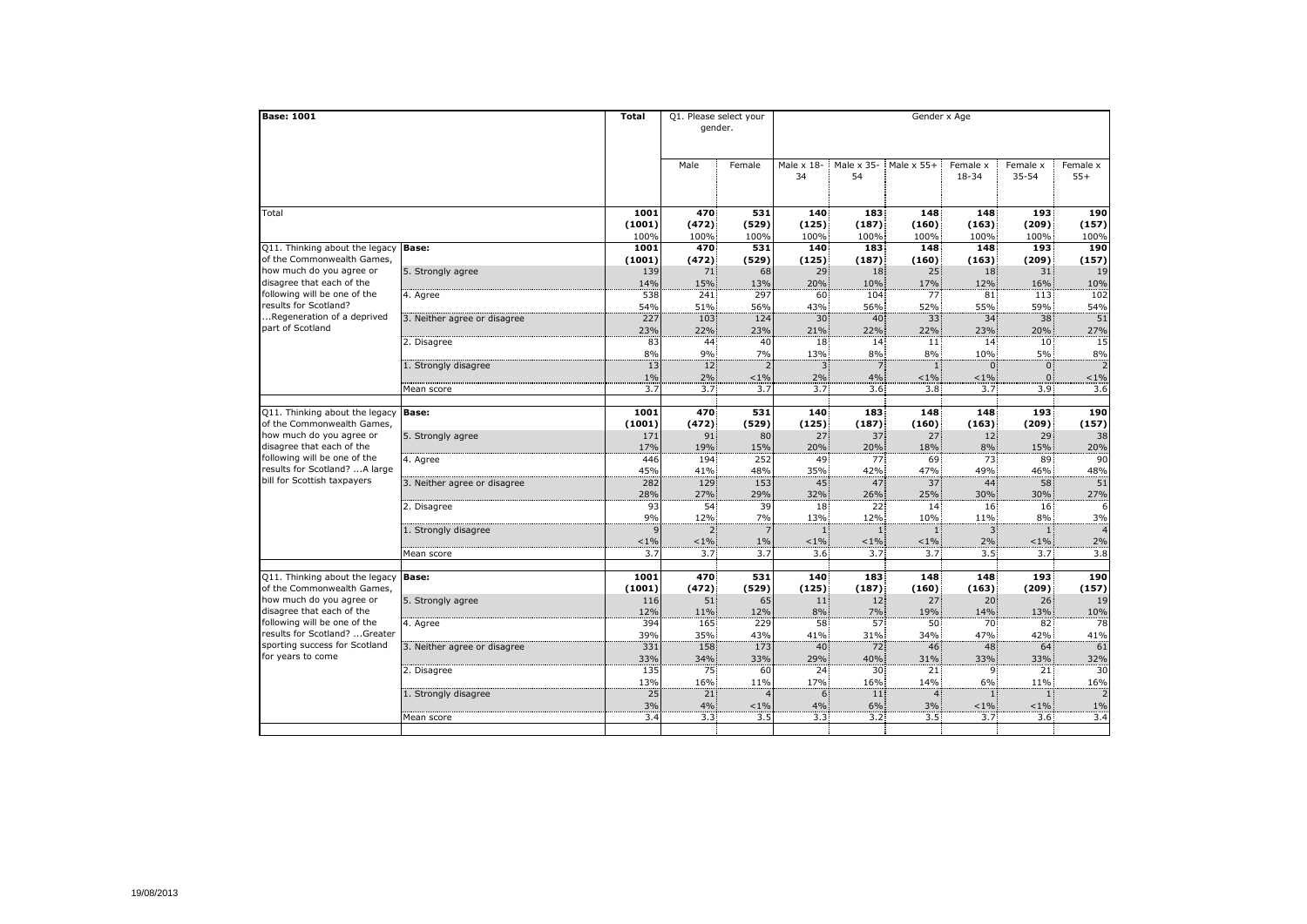| <b>Base: 1001</b>                                                                                                                              |                              | Total          | Q1. Please select your<br>gender. |                | Gender x Age              |                         |                       |                   |                   |                     |  |  |
|------------------------------------------------------------------------------------------------------------------------------------------------|------------------------------|----------------|-----------------------------------|----------------|---------------------------|-------------------------|-----------------------|-------------------|-------------------|---------------------|--|--|
|                                                                                                                                                |                              |                | Male                              | Female         | Male $\times$ 18-<br>34   | Male $\times$ 35-<br>54 | Male $\times$ 55+     | Female x<br>18-34 | Female x<br>35-54 | Female x<br>$55+$   |  |  |
| Total                                                                                                                                          |                              | 1001           | 470                               | 531            | 140                       | 183                     | 148                   | 148               | 193               | 190                 |  |  |
|                                                                                                                                                |                              | (1001)         | (472)                             | (529)          | (125)                     | (187)                   | (160)                 | (163)             | (209)             | (157)               |  |  |
|                                                                                                                                                |                              | 100%           | 100%                              | 100%           | 100%                      | 100%                    | 100%                  | 100%              | 100%              | 100%                |  |  |
| Q11. Thinking about the legacy<br>of the Commonwealth Games,                                                                                   | <b>Base:</b>                 | 1001<br>(1001) | 470<br>(472)                      | 531            | 140<br>(125)              | 183<br>(187)            | 148<br>(160)          | 148<br>(163)      | 193<br>(209)      | 190                 |  |  |
| how much do you agree or                                                                                                                       | 5. Strongly agree            | 109            | 47                                | (529)<br>62    | 13                        | 10 <sub>1</sub>         | 24                    | 21                | 28                | (157)<br>13         |  |  |
| disagree that each of the                                                                                                                      |                              | 11%            | 10%                               | 12%            | 9%                        | 6%                      | 16%                   | 14%               | 15%               | $7\%$               |  |  |
| following will be one of the                                                                                                                   | 4. Agree                     | 504            | 228                               | 276            | 69                        | 91                      | 68                    | 75                | 102               | 98                  |  |  |
| results for Scotland?                                                                                                                          |                              | 50%            | 49%                               | 52%            | 49%                       | 50%                     | 46%                   | 51%               | 53%               | 52%                 |  |  |
| Increased prosperity for                                                                                                                       | 3. Neither agree or disagree | 274            | 128                               | 146            | 41                        | 51                      | 36                    | 36 <sup>2</sup>   | 50                | 60                  |  |  |
| Glasgow due to its raised world                                                                                                                |                              | 27%            | 27%                               | 28%            | 30%                       | 28%                     | 24%                   | 25%               | 26%               | 31%                 |  |  |
| profile                                                                                                                                        | 2. Disagree                  | 98             | 55                                | 43             | 14                        | 25                      | 16                    | 15                | 9                 | 19                  |  |  |
|                                                                                                                                                |                              | 10%            | 12%                               | 8%             | 10%                       | 13%                     | 11%                   | 10%               | 5%                | 10%                 |  |  |
|                                                                                                                                                | 1. Strongly disagree         | 15             | 12 <sub>1</sub>                   | 3              | 2 <sup>1</sup>            | 7:                      | 3                     | $\Omega$          | 3                 | $\overline{0}$      |  |  |
|                                                                                                                                                |                              | 2%<br>3.6      | 3%<br>3.5                         | $< 1\%$<br>3.7 | $1\%$<br>3.6 <sup>2</sup> | 4%<br>3.4 <sup>2</sup>  | 2%<br>3.6             | $< 1\%$<br>3.7    | 2%<br>3.7         | $\mathbf{0}$<br>3.6 |  |  |
|                                                                                                                                                | Mean score                   |                |                                   |                |                           |                         |                       |                   |                   |                     |  |  |
| Q11. Thinking about the legacy                                                                                                                 | <b>Base:</b>                 | 1001           | 470                               | 531            | 140                       | 183                     | 148                   | 148               | 193               | 190                 |  |  |
| of the Commonwealth Games,                                                                                                                     |                              | (1001)         | (472)                             | (529)          | (125)                     | (187)                   | (160)                 | (163)             | (209)             | (157)               |  |  |
| how much do you agree or<br>disagree that each of the                                                                                          | 5. Strongly agree            | 99             | 41                                | 58             | 14                        | 12 <sup>1</sup>         | 15                    | 18                | 25                | 15                  |  |  |
|                                                                                                                                                |                              | 10%            | 9%                                | 11%            | 10%                       | 7%                      | 10%                   | 12%               | 13%               | 8%                  |  |  |
| following will be one of the                                                                                                                   | 4. Agree                     | 366            | 169                               | 196            | 53                        | 68                      | 48                    | 62                | 75                | 59                  |  |  |
| results for Scotland?  More<br>active lifestyles for Scots for                                                                                 |                              | 37%            | 36%                               | 37%            | 38%                       | 37%                     | 33%                   | 42%               | 39%               | 31%                 |  |  |
| years to come                                                                                                                                  | 3. Neither agree or disagree | 306            | 149                               | 158            | 47                        | 53                      | 49                    | 46                | 51                | 61                  |  |  |
|                                                                                                                                                | 2. Disagree                  | 31%<br>199     | 32%<br>92                         | 30%<br>107     | 33%<br>21                 | 29%<br>41               | 33%<br>30             | 31%<br>21         | 27%<br>35         | 32%<br>51           |  |  |
|                                                                                                                                                |                              | 20%            | 20%                               | 20%            | 15%                       | 22%                     | 20%                   | 14%               | 18%               | 27%                 |  |  |
|                                                                                                                                                | 1. Strongly disagree         | 31             | 19                                | 12             | 5.                        | 9 <sup>1</sup>          | 5                     | $\overline{2}$    | $\overline{7}$    |                     |  |  |
|                                                                                                                                                |                              | 3%             | 4%                                | 2%             | 3%                        | 5%                      | 3%                    | $1\%$             | 4%                | 2%                  |  |  |
|                                                                                                                                                | Mean score                   | 3.3            | 3.3                               | 3.3            | 3.4                       | 3.2                     | 3.3                   | 3.5               | 3.4.              | 3.2                 |  |  |
|                                                                                                                                                |                              |                |                                   |                |                           |                         |                       |                   |                   |                     |  |  |
| Q11. Thinking about the legacy                                                                                                                 | <b>Base:</b>                 | 1001           | 470                               | 531            | 140                       | 183                     | 148                   | 148               | 193               | 190                 |  |  |
| of the Commonwealth Games,<br>how much do you agree or<br>disagree that each of the<br>following will be one of the<br>results for Scotland? A |                              | (1001)         | (472)                             | (529)          | (125)                     | (187)                   | (160)                 | (163)             | (209)             | (157)               |  |  |
|                                                                                                                                                | 5. Strongly agree            | 70<br>7%       | 42<br>9%                          | 28<br>5%       | 12 <sub>1</sub><br>8%     | 20 <sup>1</sup><br>11%  | 10 <sup>1</sup><br>7% | 8<br>5%           | 10<br>5%          | 11<br>6%            |  |  |
|                                                                                                                                                | 4. Agree                     | 255            | 122                               | 132            | 31 <sup>1</sup>           | 48                      | 43                    | 30 <sup>1</sup>   | 52                | 50                  |  |  |
|                                                                                                                                                |                              | 25%            | 26%                               | 25%            | 22%                       | 26%                     | 29%                   | 21%               | 27%               | 26%                 |  |  |
| number of white elephant                                                                                                                       | 3. Neither agree or disagree | 482            | 204                               | 278            | 84                        | 69                      | 51                    | 92                | 94                | 93                  |  |  |
| projects in Glasgow                                                                                                                            |                              | 48%            | 43%                               | 52%            | 60%                       | 38%                     | 34%                   | 62%               | 49%               | 49%                 |  |  |
|                                                                                                                                                | 2. Disagree                  | 156            | 84                                | 72             | 12 <sup>1</sup>           | 42                      | 31                    | 13                | 31                | 28                  |  |  |
|                                                                                                                                                |                              | 16%            | 18%                               | 13%            | 9%                        | 23%                     | 21%                   | 9%                | 16%               | 15%                 |  |  |
|                                                                                                                                                | 1. Strongly disagree         | 38             | 18                                | 20             | $\mathbf{1}$              | $\overline{4}$          | 13                    | 5                 | 6                 | $\mathsf{q}$        |  |  |
|                                                                                                                                                |                              | 4%             | 4%                                | 4%             | $1\%$                     | 2%                      | 9%                    | 3%                | 3%                | 5%                  |  |  |
|                                                                                                                                                | Mean score                   | 3.2            | 3.2                               | 3.1            | 3.3 <sup>°</sup>          | 3.2                     | 3.1                   | 3.2               | 3.1               | 3.1                 |  |  |
|                                                                                                                                                |                              |                |                                   |                |                           |                         |                       |                   |                   |                     |  |  |